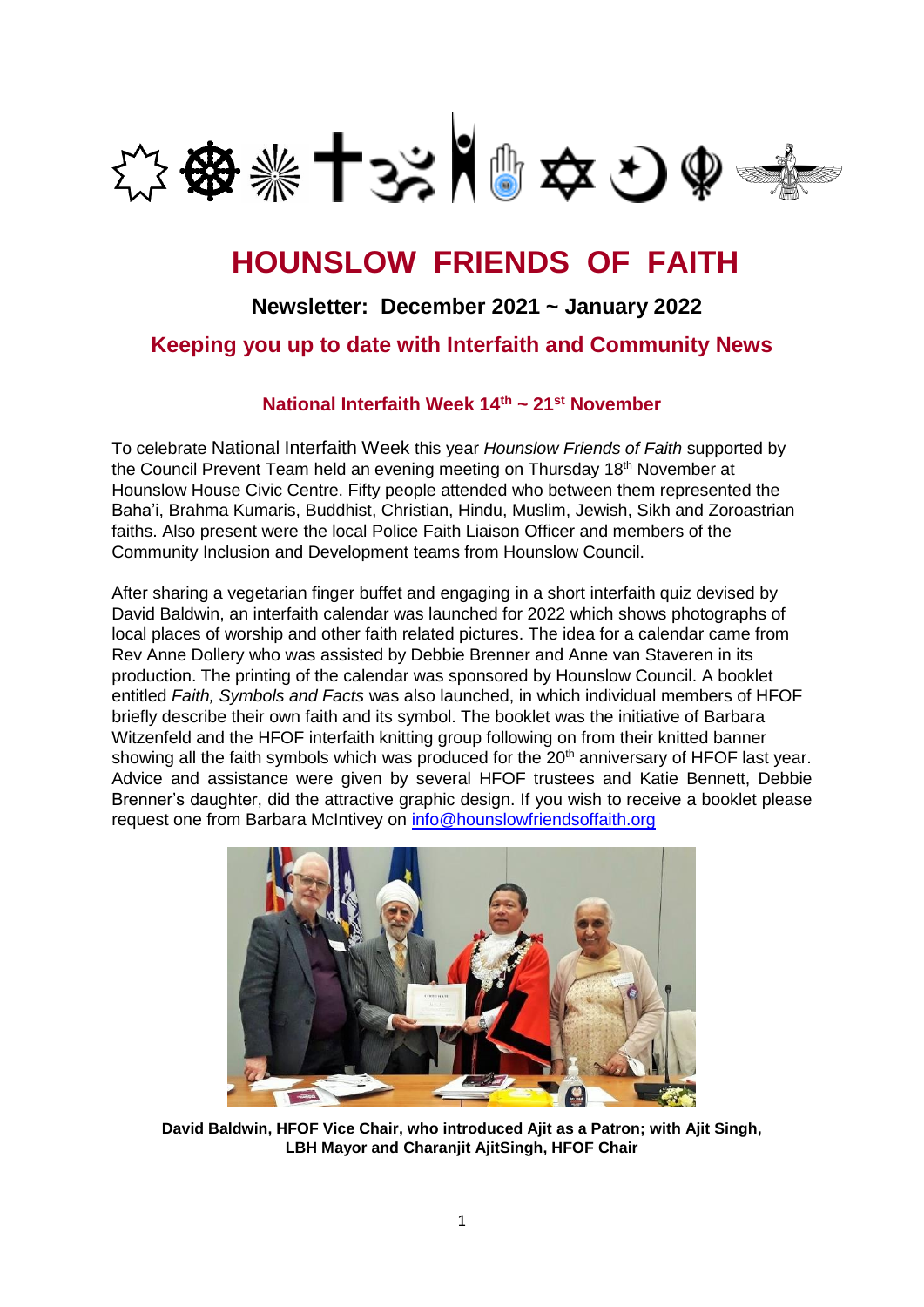The Mayor of Hounslow, Councillor Bishnu Gurung, presented certificates to Mr Prem Sondhi and Mr Ajit Singh MBE to mark their becoming Patrons of HFOF in recognition of their longstanding support and promotion of interfaith relations.



**Prem Sondhi and Divya Din, HFOF Vice Chair, who introduced Prem as a Patron**

The occasion was ably chaired by Charanjit AjitSingh and it was good to be able to meet in person after so long. It was a worthwhile and enjoyable evening thanks to the organisers and all who attended.

In their Interfaith Week message the Revd Sonia Hicks and Mrs Barbara Easton, President and Vice President of the Methodist Church Conference wrote:

*At the core of every religious experience there is a flame of hope in God and in humanity. …. It is significant that we take time to meet each other and to offer friendship and solidarity to one another.*

Making friends and getting to know each other is very much at the heart of what Hounslow Friends of Faith seeks to achieve. The group's aims are to increase knowledge and understanding about faiths and to promote contact and good relations between people of different religions and philosophies.



Recently **Refugees Welcome Hounslow** (RWH) held its fifth AGM. Instigated by HFOF, it was launched in 2015 to welcome Syrian refugees arriving in Hounslow under the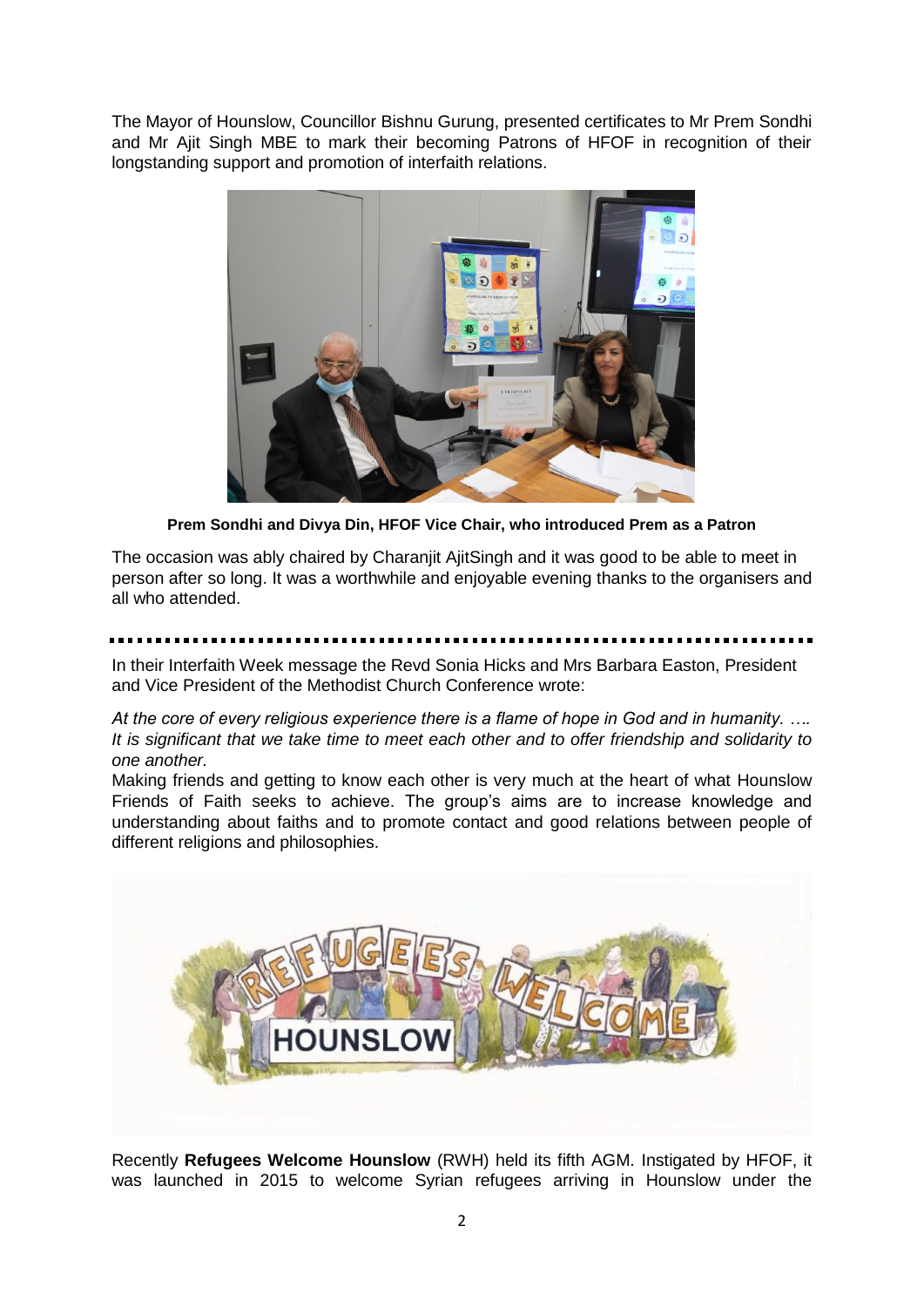government's Resettlement of Vulnerable Persons scheme, though the remit has now become broader. In 2020 the arrival of government-supported refugees was paused due to the pandemic. But the efforts of those doing face-to-face welfare work were redirected to asylum seekers who filled all the cheaper Hounslow hotels, some of whom arrived with no more than the clothes they stood up in. This intense and demanding work gradually diminished as the pandemic receded and people could be moved on around the country.

Resettlement has now resumed and one more Syrian refugee family has arrived in Hounslow. Meanwhile, the eyes of the world have turned to refugees from Afghanistan. Hounslow has offered to receive five families, and the first is expected in December. RWH is working alongside the local Afghan community to prepare a welcome, including raising money for equipment not provided by the Home Office funds (like a second set of bed-linen for each bed, or computer tablets if the children are expected to have them for school). Volunteers will show them for example how to take a bus or where to find the local pharmacy. Perhaps just as important, RWH can represent a welcome from the 'host' community, a visible sign that British people are anxious to contribute to their wellbeing..

For these activities, RWH moving spirits Rachel Tanner and Shelagh Allsop were recently selected for the *Community Heart Award*, one category of nine in the One Hounslow Community Awards 2021, and also for the overall *One Hounslow Spirit Award*. This has already proved valuable in drawing RWH to the attention of possible donors of funds!

#### **The Jewish Festival of Hannukah**



Basil Mann, a trustee of HFOF, arranged a zoom Hannukah on Thursday 2nd December which was presented by Rabbi Hershi Vogel of Ealing Orthodox Synagogue and attended by 25 people.

Hannukah is an eight day Jewish wintertime festival commemorating the rededication of the Temple of Jerusalem in 165 BCE after the Jews had emerged victorious over their enemies and been able to reclaim the Temple for Jewish worship. When they reentered the Temple just one jar of pure oil was found which was only enough for the lamps to be lit for a single day; yet it was used for

lighting the required set of lamps for eight days until they managed to press olives and produce pure oil. Because of this it was ruled that these eight days should be observed annually as days of rejoicing and praising the Lord. Lamps are lit in the evening on each of the eight nights to remember the miracle of the oil. This year Hannukah ran from November  $28<sup>th</sup>$  – December 6<sup>th</sup>. Hannukah is sometimes called the Festival of Lights and Rabbi Vogel reflected that the Festival of Hannukah can encourage us, all whatever faith we follow, to introduce light to the people around us through kind acts**.**

#### **Book Review:**

**WHY BRITISH MUSLIMS STILL LAGGING BEHIND?** Researched and written by Dr Qadir Bakhsh and Maqsood Ahmed.

#### **A Review by Khola Hasan** *(a Sharia Council Scholar in the UK)*

The premise of the book is that Muslims in Britain ………..are failing miserably in material progress. Bakhsh and Ahmed argue that Muslims are the new underclass in Britain and have documented their book with statistics and research that one cannot dispute. But I take strong objection to their conclusion that "…Muslims are content with 'mediocrity' with the promise of Jannat in the life hereafter." (p82) I would argue that Muslims are aspirational and are desperate to succeed materially, but often do not have the support structures from family or schools to allow them to achieve their potential.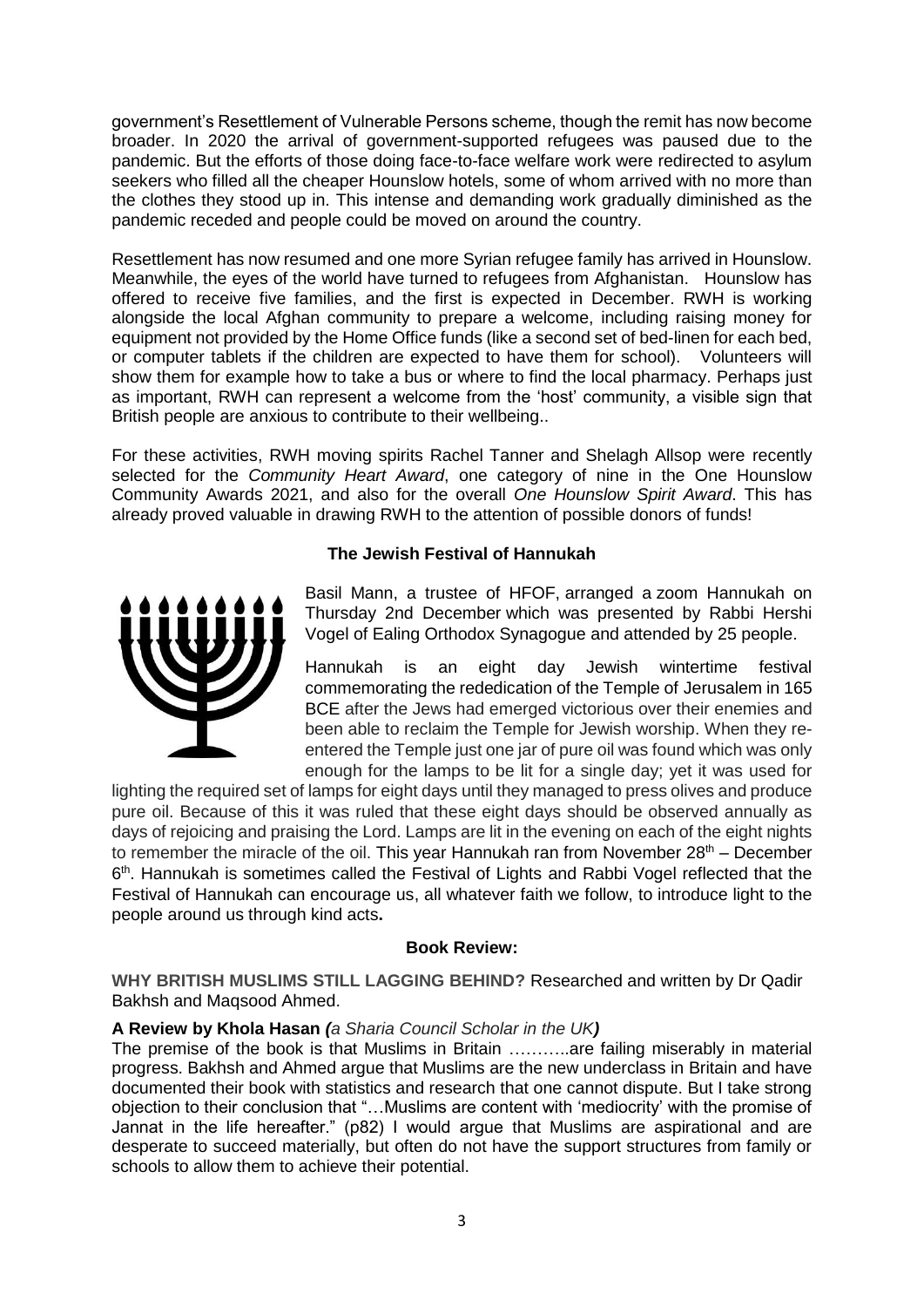Bakhsh and Ahmed (p83) further ask why Muslims are lagging behind ….. morally and spiritually…… but I dispute the premise regarding morality and spirituality. Muslims are not angels, far from it. But they do have a strong sense of Islamic ethics and morality. Even when they engage in crime or un-Islamic behaviour such as adultery, they will exhibit a sense of embarrassment and shame. One also sees that Mosques across the country are packed to the rafters with worshippers on Fridays, Ramadan and Eid festivals; furthermore, they are packed with young worshippers, both male and female. The sense of spirituality and pride in their faith is clearly evident in their use of language, dress, and even the places they choose to holiday.

Notwithstanding my objections, I would recommend this book as serious reading for Muslims themselves and policymakers.

The book is available from: **Mr Haris Ahmed,** Markfield, Leicestershire**,** LE67 9SY, UK or contact **Maqsood Ahmed, OBE** on 07983565112 Also sold by Kube Publishing- an independent publishing house. **ISBN13:** 9780907577140 **Publication Date:** 03-02-2021

#### **Hounslow Police Encourage the Reporting of Hate Crimes**

Hate crime can take many forms:

- verbal abuse
- **physical abuse**
- araffiti
- criminal damage to your home or property
- threats to harm you, your friends or your family
- intimidation
- bullving
- producing offensive printed material about you
- online and social media

If you believe you have been abused because of your race, religion or belief, sexual orientation, age, gender identity or disability you have experienced hate crime. And it is important to report it. Hate Crime affects everyone in our communities and should never be taken lightly, this is why the police and Hounslow Council encourage everyone to report it to the police. If you make a report you will be listened to and appropriate action will be taken. It will also help to see which particular communities are being targeted more than others and allow allocation of staffing and funding where these areas appear.

#### Ways to report:

#### **To the police:**

call 999 in case of emergency or 101 for non-emergencies

If you not wish to report to the police directly then contact: **Crimestoppers:** on 0800 555111 - all calls are free and you do not have to give your name or visit <https://crimestoppers-uk.org/>

or visit **TrueVision** <https://www.report-it.org.uk/>

There is a Powerpoint giving the questions asked on the police online form available from: PC Pete Trueman Hate/Faith Crime Liaison officer for Hounslow, Hillingdon and Ealing [peter.trueman@met.police.uk](mailto:peter.trueman@met.police.uk)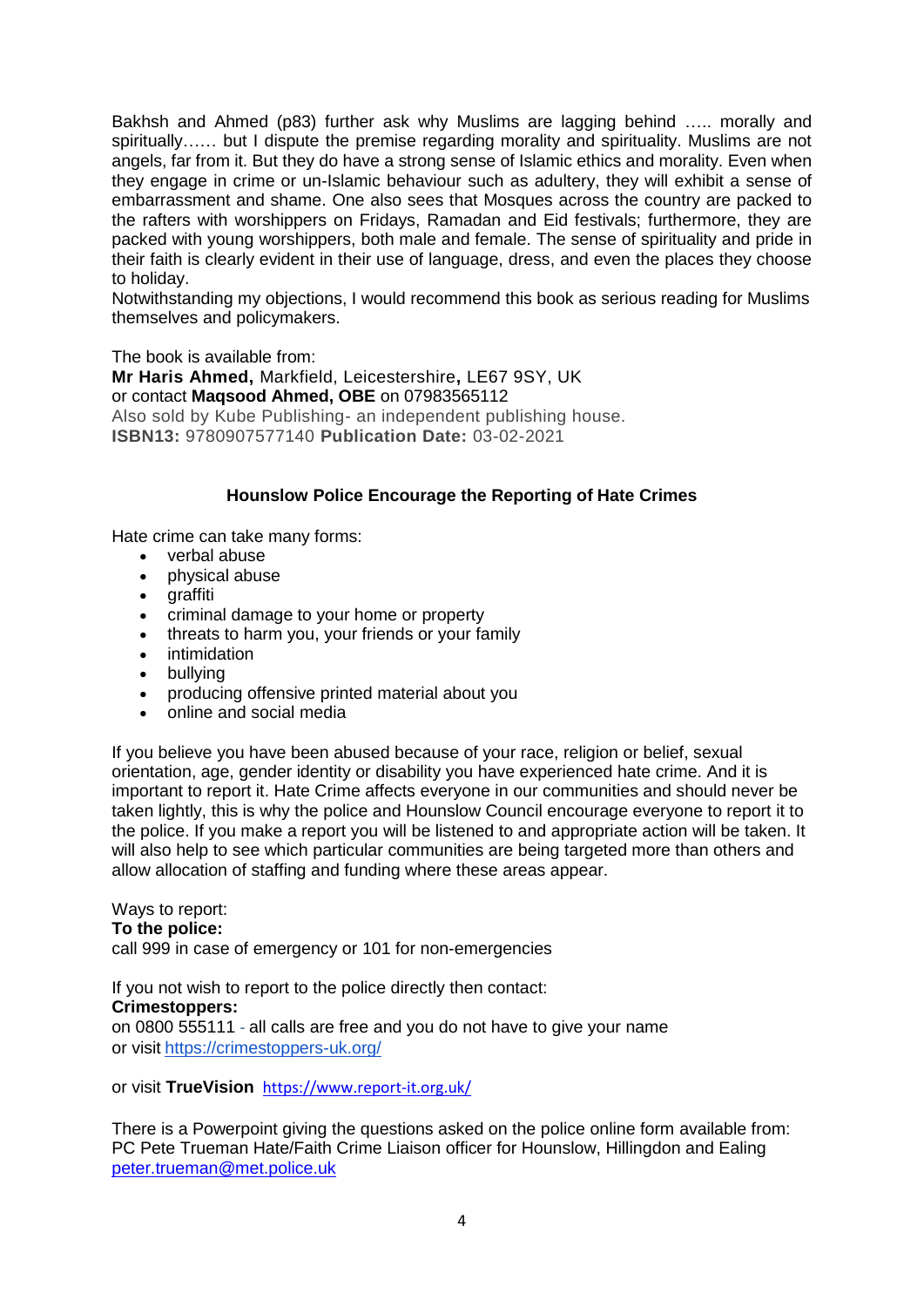#### **Best wishes to all who will be observing days of special significance:**

#### **December**

| 8 <sup>th</sup>  | <b>Buddhist: BODHI DAY remembering Gautama's attainment of</b><br>enlightment under the Bodhi tree.                                                                                                                                                                                                                                                                                               |
|------------------|---------------------------------------------------------------------------------------------------------------------------------------------------------------------------------------------------------------------------------------------------------------------------------------------------------------------------------------------------------------------------------------------------|
| 10 <sup>th</sup> | National HUMAN RIGHTS DAY In 1948 The United Nations General<br>Assembly adopted the Universal Declaration of Human Rights: 'All<br>human beings are born with equal and inalienable rights and<br>fundamental freedoms.'                                                                                                                                                                         |
| 24 <sup>th</sup> | <b>Christian: CHRISTMAS EVE is marked with carols and Midnight Holy</b><br>Communion services to inaugurate the festival of Christmas.                                                                                                                                                                                                                                                            |
| 25 <sup>th</sup> | <b>Christian:</b> CHRISTMAS DAY (see also $6th - 7th$ January) celebrates<br>the birth of Jesus, whom Christians believe to be the Son of God.<br>Nativity sets are displayed in many churches and homes.                                                                                                                                                                                         |
| 26 <sup>th</sup> | Zoroastrian: (Iranian) ZARATOSHT NO DISO is the anniversary of<br>the death of Prophet Zarathushtra and is a sorrowful occasion.<br>Tradition records that he was assassinated at the age of 77. It is<br>customary to visit the Fire Temple, participate in special remembrance<br>prayers and ponder upon the Gathas or Hymns of Zarathushtra, which<br>embody his eternal message to humanity. |

#### **January 2022**

| 5 <sup>th</sup>                  | Sikh: BIRTHDAY of the tenth GURU - GOBIND SINGH in 1666 who<br>instituted the practice of the five K's and established the Order of the Khalsa.                                               |
|----------------------------------|-----------------------------------------------------------------------------------------------------------------------------------------------------------------------------------------------|
| 6 <sup>th</sup>                  | <b>Christian:</b> EPIPHANY celebrates the visit of the magi/wise men to the infant<br>Jesus, bearing symbolic gifts of gold, frankincense and myrrh. This is the<br>twelfth day of Christmas. |
| 6 <sup>th</sup> /7 <sup>th</sup> | <b>Christian: CHRISTMAS EVE and DAY celebrated by Rastafarian</b><br>Ethiopian Christians and many Eastern Orthodox Christians.                                                               |
| 12 <sup>th</sup>                 | Hindu: BIRTHDAY of SWAMI VIVEKANADA Vivekananda, an Indian Hindu<br>monk and a disciple of Ramakrishna.                                                                                       |
| 13 <sup>th</sup>                 | Hindu/Sikh: LOHRI a cultural festival celebrating the family.                                                                                                                                 |
| 14 <sup>th</sup>                 | <b>Hindu:</b> MAKAR SANKRANTI – a winter festival to worship the Sun God<br>Surya in Northern India PONGAL - the festival in South India and Sri Lanka to<br>worship Surya, the Sun God       |
| 14 <sup>th</sup>                 | <b>Sikh:</b> MAGHI remembering the sacrifice of 40 Sikhs who fought for Guru<br>Gobind Singh.                                                                                                 |
| 16 <sup>th</sup>                 | <b>Buddhist: SHINRAN MEMORIAL DAY Shinran was the founder of</b><br>Jodo Shin-shu, one of the schools of Pure Land Buddhism.                                                                  |